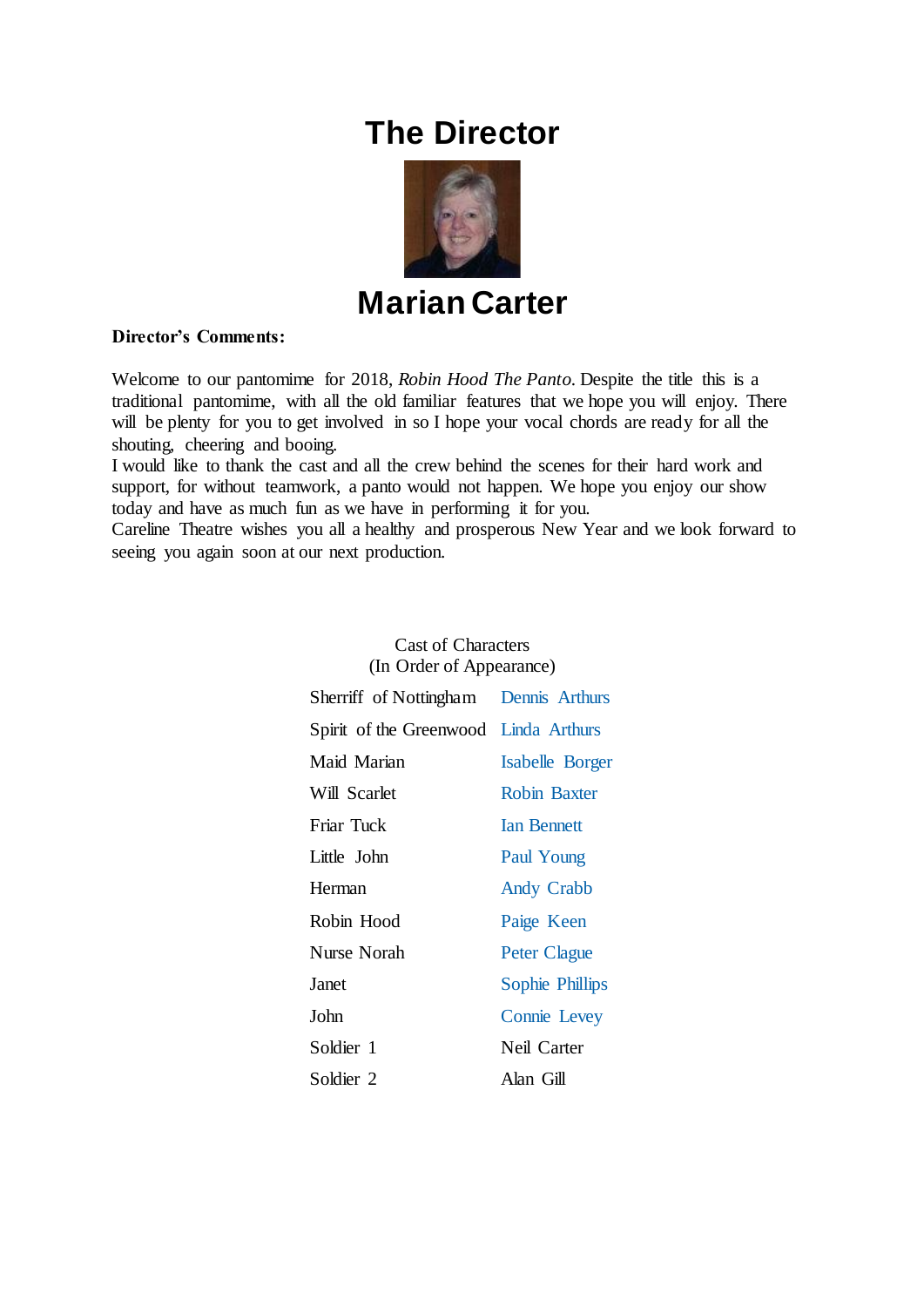### **Adult Dancing Chorus**

Mandy Madgewick, Sue Jones, Janet Walker, Louise Booth, Stevie Keen



**Adult Chorus**

## Neil Carter, Candida Wright, Alan Gill, Dee Wilkes

### **Junior Dancing Chorus**

Daisy Cook, Laura Hoogewerf, Emily Wilkes, Izabel Noo Aliyah Booth, Charlotte Tame, Maya Coadwell



**Mini Junior DancingChorus**

Sabrina Norman, Ciara Aylward, Lily Delderfield

**'Soldiers' Alan Gill, Neil Carter**



| Stage Manager                             | Sonia Crabb                            |
|-------------------------------------------|----------------------------------------|
| <b>Assistant Stage</b><br><b>Managers</b> | Alan Gill, Neil Carter                 |
| Sound Director                            | Roger Dean                             |
| <b>Lighting Director</b>                  | <b>Jim Sissens</b>                     |
| <b>Follow Spots</b>                       | Maggie Lawley, Tony Lawley             |
| Fly Guys                                  | Ben Coadwell, Colin Mclean, Leigh Ward |
| <b>Wardrobe Mistress</b>                  | Janet Walker                           |
| Wigs & Hats                               | Stevie Keen, Janet Walker              |
| Dames Dresser                             | Lynn Wishart                           |
| Wardrobe Assistant                        | Pam Small                              |
|                                           |                                        |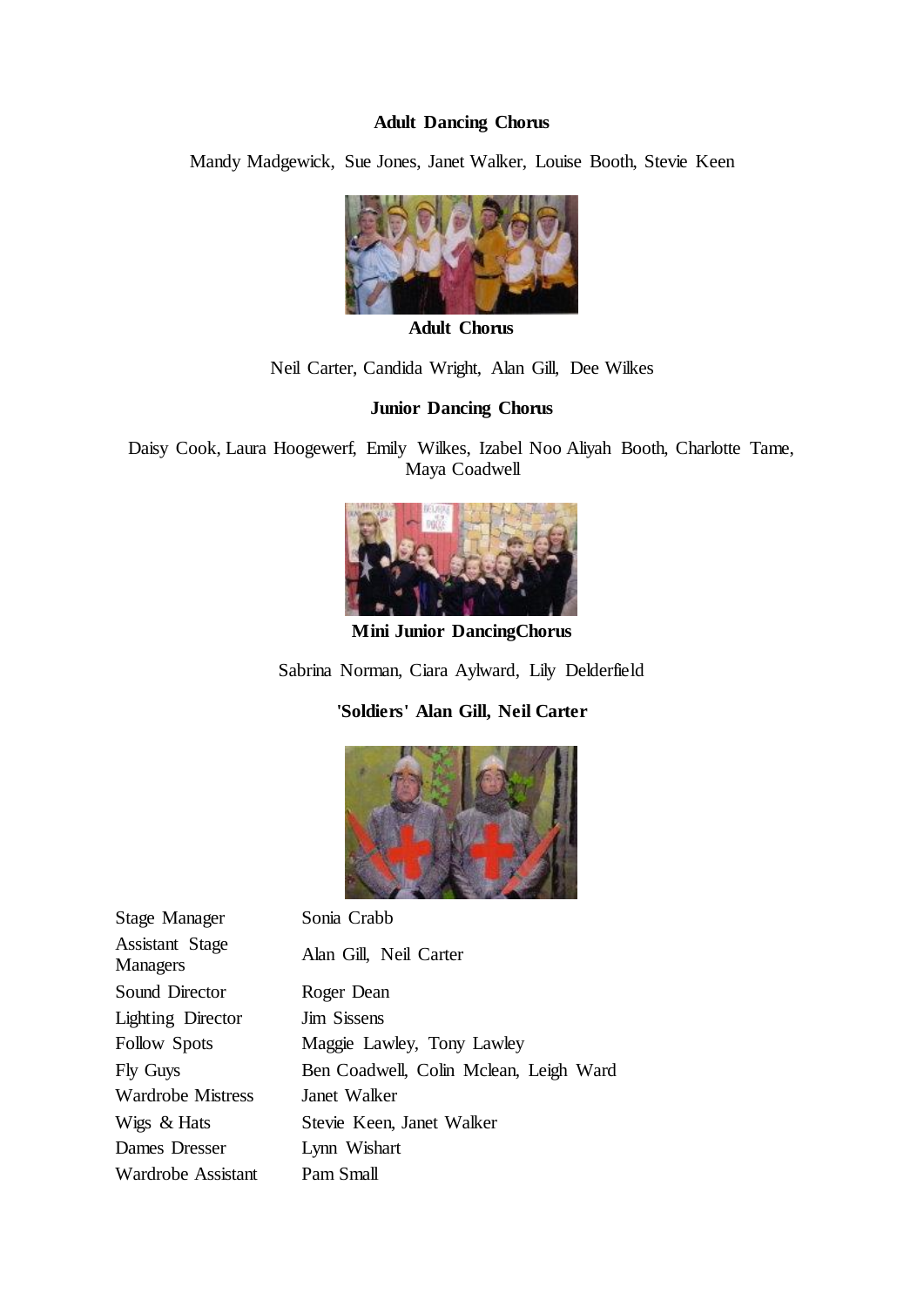| <b>Set Pieces</b>                    | Mike Wadsworth                                                                                         |
|--------------------------------------|--------------------------------------------------------------------------------------------------------|
| Back Drops & Props                   | Andy Crabb, Marian & Neil Carter                                                                       |
| Prompt                               | Taz Coadwell                                                                                           |
| Theatre Manager                      | Elaine Farrow                                                                                          |
| Bar Manager                          | Alex Thornhill                                                                                         |
| Bar Staff                            | Kirsty Filby, Louise Smee, Sue Martin, Sylvia Crombie, Margaret<br>Bottley, Peter Hooker, Helen Baxter |
| Front of House<br>Managers           | Giovanna Wallis                                                                                        |
| Front of House Staff                 | Ann Gill, Alex McEnery, Joyce Roberts, Jacintha Hoogewerf, Peter<br>Hooker, Helen Baxter               |
| Box Office                           | Helen Wadsworth                                                                                        |
| Press, Publicity $\&$<br>Photography | Robin Baxter                                                                                           |
| Poster & Programme                   | Candida Wright, Katie Jackson                                                                          |

Choreographer Suzanna Mace

Musical Director Roger Dean





**'Robin Hood' - Paige Keen**



**At 15 years old, this is Paige's 3rd panto, but her first principle role! She started drama classes at 11 years old to help her confidence. She has appeared in pantos such as 'Dick Whittington ' and 'Alice in Wonderland'. Other productions have been in the Musicals, 'Lest we Forget', 'After a Fashion' and the passion play, 'Nails for the Carpenter'. Her first junior lead role was Talullah in 'Bugsy Ma/one' in which she sang her first solo too. She has performed in various Careline Dance Academy shows too. She hopes everyone enjoys the show! "Hail Merry Men!"**

**'Maid Marian'- Isabelle Borger**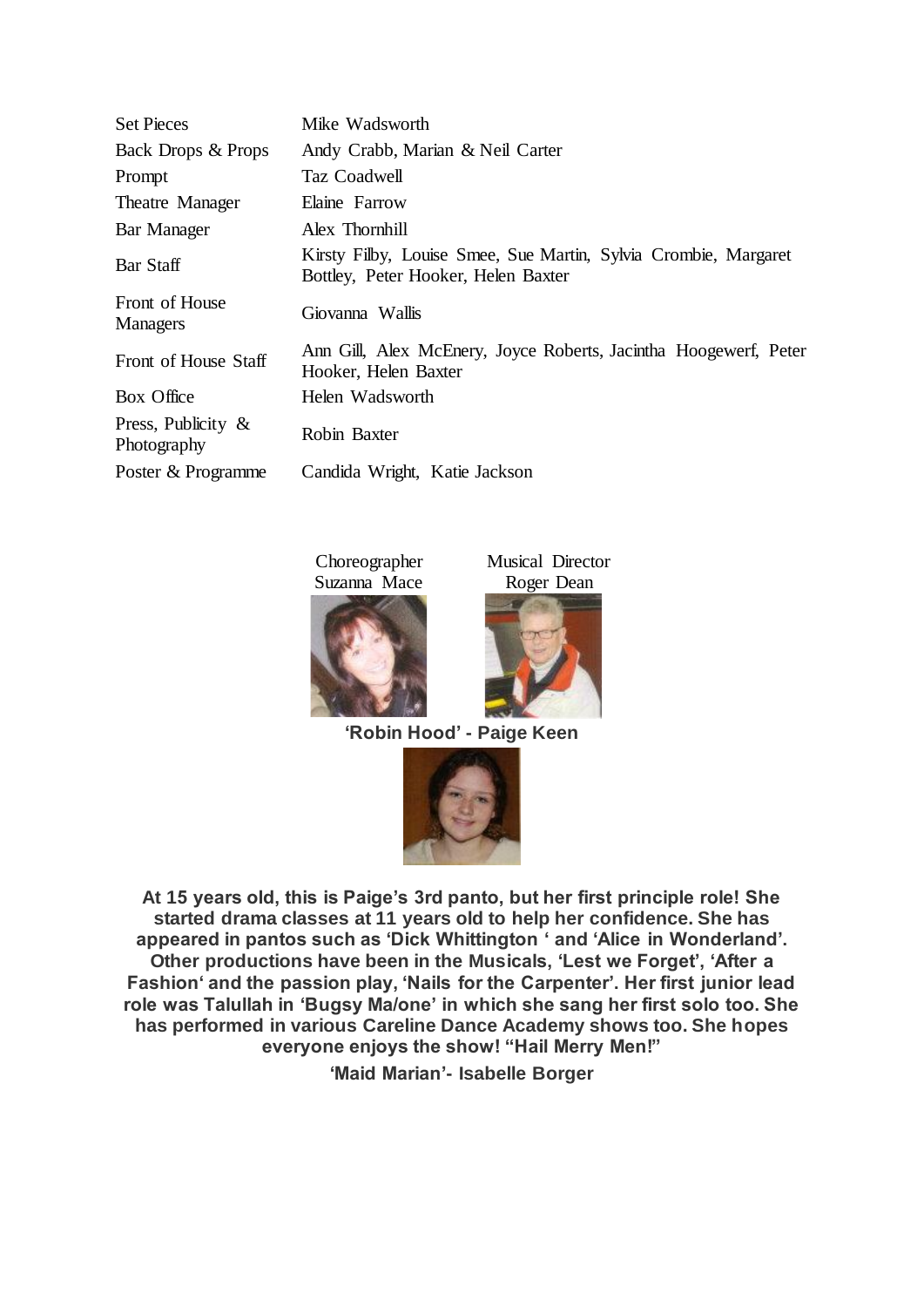

**Isabelle started theatre when she was 10 years old. Her first pantomime was 'Wizard of Oz' in which she was dancing in the chorus. She formed part of Careline Kids and attended the Careline Kids drama classes every Saturday for several years. She had a role in the children's musical play 'Bugsy Malone' as Louella which she enjoyed very much. Isabelle now feels honoured to play her first principal role in Panto as Maid Marian in this production of 'Robin Hood'.**

**'Nurse Norah' - Peter Clague**



**Tasha is 15 years old and is delighted to be playing the part of Antonio in her fourth Careline pantomime. She has also been in other Careline productions such as** *'Ernie Incredible Illucinations'* **in 2008, and** *'An Inspector Calls'* **in 2015. Tasha has thoroughly enjoyed this experience and hopes you will too.**

**'Sherriff of Nottingham'- Dennis Arthur**



**Dennis has had a busy year, acting as Rene in 'A/b, 'Albo' and directing 'Nil by Mouth' but will be best remembered as the 'Man who fell down the hole'. After many dame roles, Dennis is relishing the change, playing the villainous sheriff with gusto but, hopefully, not making too many kids cry even though he threatens to poison their sweets! As he says, 'Shout yourselves hoarse, I don't give a damn!' so feel free to boo to your heart's content.**

**'Herman'- Andy Crabb**



**It is not every amateur actor's dream to play an oafish outcast, but Andy proclaims to have enjoyed this opportunity to display, legally, the thin streak of insanity for which he says his family is noted for. Andy has played many roles with Careline but as Herman he is in his element so enjoy. Andy says, "Thanks, Marian, great fun!" 'Spirit of the Greenwood'- Linda Arthur**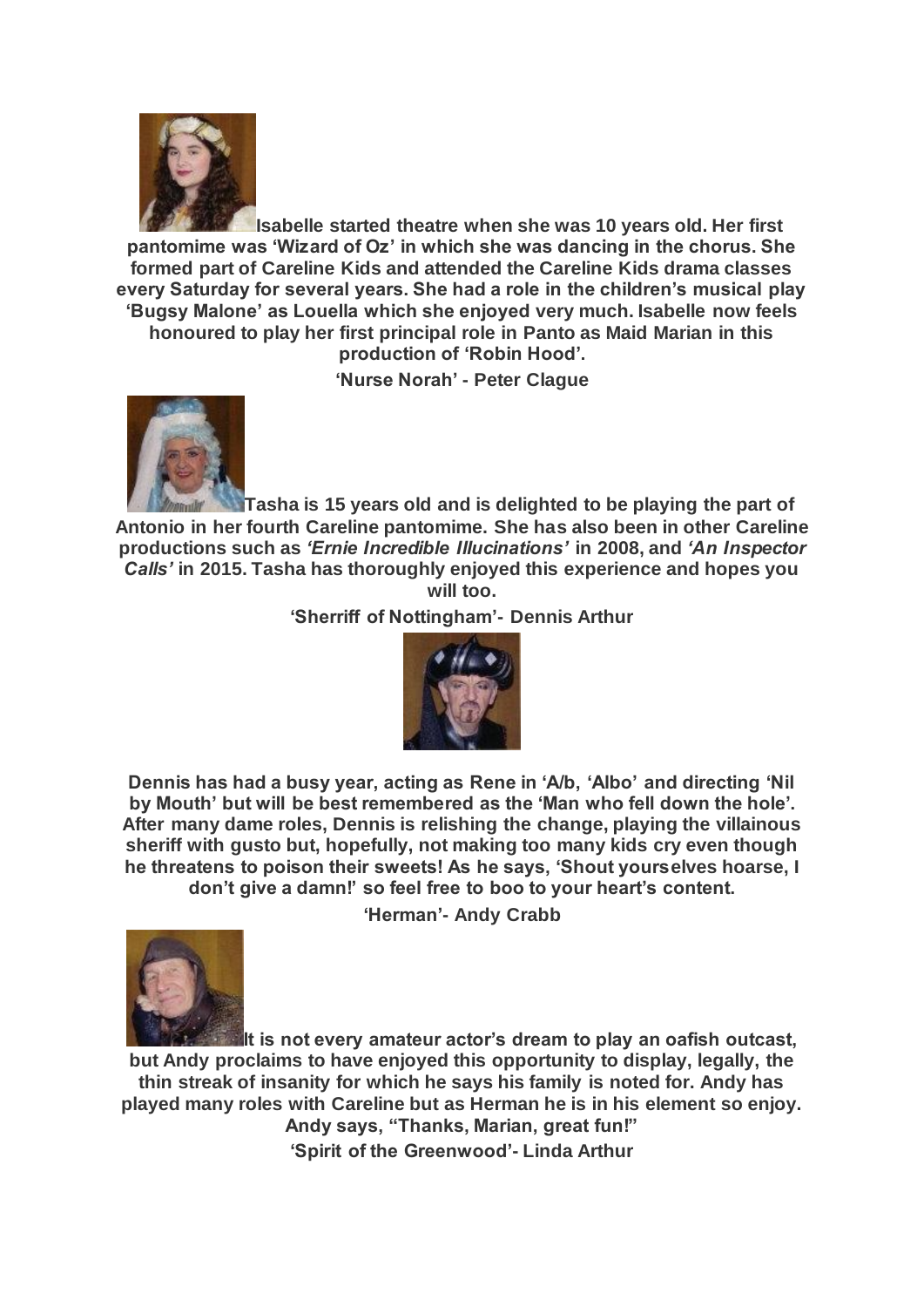

**Linda has been in many Careline productions over the years, most recently as long- suffering Edith in** *'Allo, 'Albo'* **and bossy Sister Downing in** *'Nil by Mouth'* **but she holds a special space in her heart for the Panto! ln the past she has been both the good fairy and the bad fairy so it's back to standing on stage right, wearing a fabulous costume... as well as defeating her husband, the evil Sherriff! So do give her a cheer!**

**'Master John' - Connie Levey**



**Connie is 13 years old and she loves to sing and dance. She has been a member of Careline for five years and has had several speaking roles in past productions including the dormouse in** *'Alice in Wonderland'* **and Jimmy Cricket in** *'Pinocchio'.* **This is however a more challenging part for her as she has to play a boy! She is looking forward to appearing in many more productious.**

**'Miss Janet' - Sophie Phillips**



**Sophie has sung and danced in numerous Careline productions over the past few years and tried on quite a few occasions to have a speaking part (on stage) but she has always been too small or young for the parts and finally she has been given the opportunity to play her first lead role as Janet, sister to John, niece to the evil Sheriff of Nottingham.**

**'Friar Tuck' - Ian Bennett**



**This will be Ian's fourth appearance in a Careline production, having previously been a male stripper, a yeti, a snowman and an officious civil servant. The challenge of appearing as Friar Tuck is one he relishes and he hopes to bring mirth and merriment to the role. Watch out for those hairy legs!I "Hail Robin Hood".**